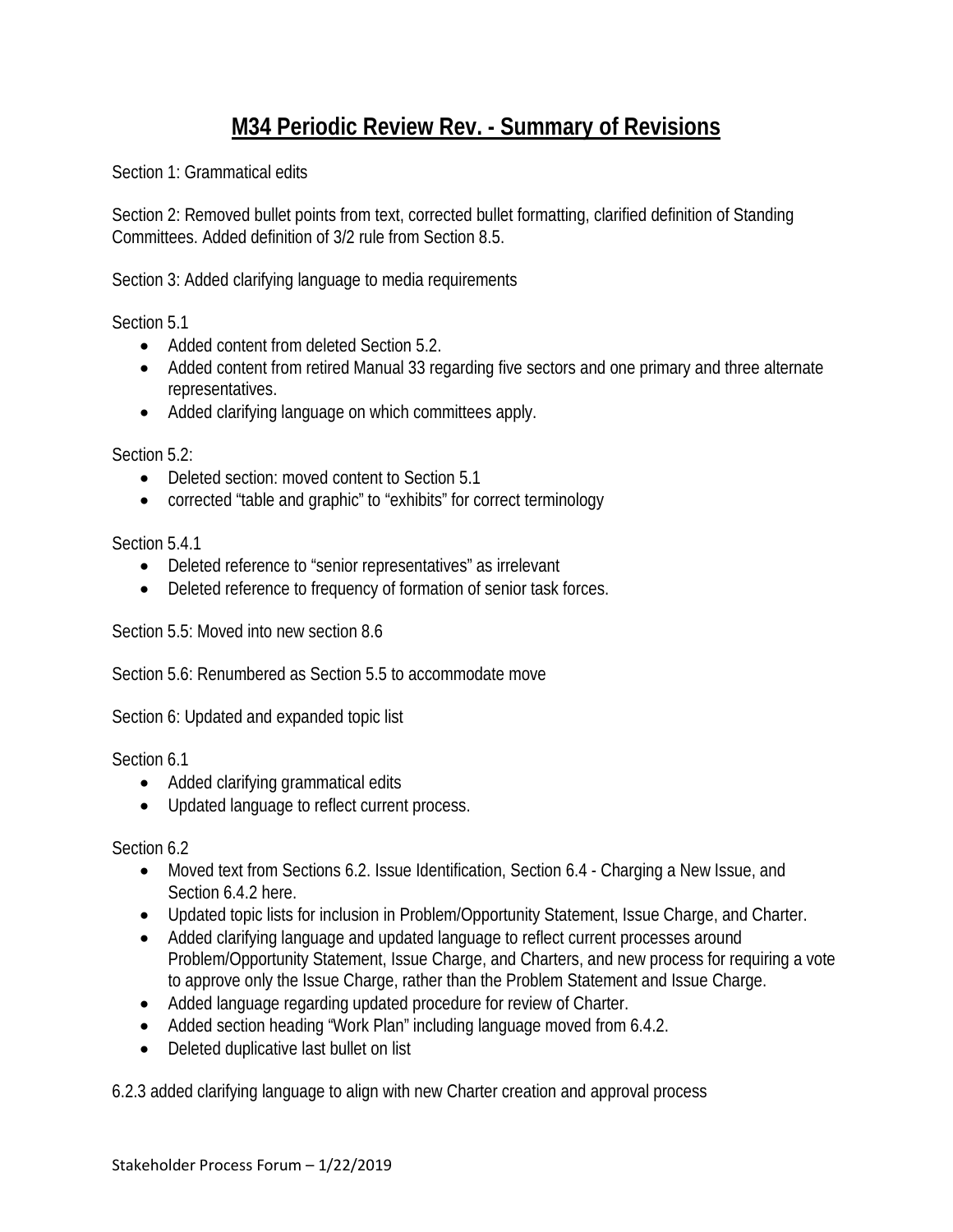## 6.2.3 Corrected grammar for clarity

Section 6.3

- Moved text from Section 6.2 Issue Identification, and old Section 6.3.
- Clarified intent of Problem Statement

## Section 6.4

- Created new section heading
- Moved text from Section 6.2 Issue Identification

Section 6.5

- Created new section heading
- Deleted sentence covered in more detail elsewhere
- Moved text from Section 6.2 Issue Identification

Section 6.6

- Created new section heading.
- Deleted reference to frequency of formation of senior task forces.

Section 5.5: Moved into new section 8.6

Section 5.6: Renumbered as Section 5.5 to accommodate move

Section 6: Updated and expanded topic list

Section 6.1

- Added clarifying grammatical edits
- Updated language to reflect current process.

Section 6.2

- Moved text from Sections 6.2. Issue Identification, Section 6.4 Charging a New Issue, and Section 6.4.2 here.
- Updated topic lists for inclusion in Problem/Opportunity Statement, Issue Charge, and Charter.
- Added clarifying language and updated language to reflect current processes around Problem/Opportunity Statement, Issue Charge, and Charters, and new process for requiring a vote to approve only the Issue Charge, rather than the Problem Statement and Issue Charge.
- Added language regarding updated procedure for review of Charter.
- Added section heading "Work Plan" including language moved from 6.4.2.
- Deleted duplicative last bullet on list

6.2.3 added clarifying language to align with new Charter creation and approval process

6.2.3 Corrected grammar for clarity

Section 6.3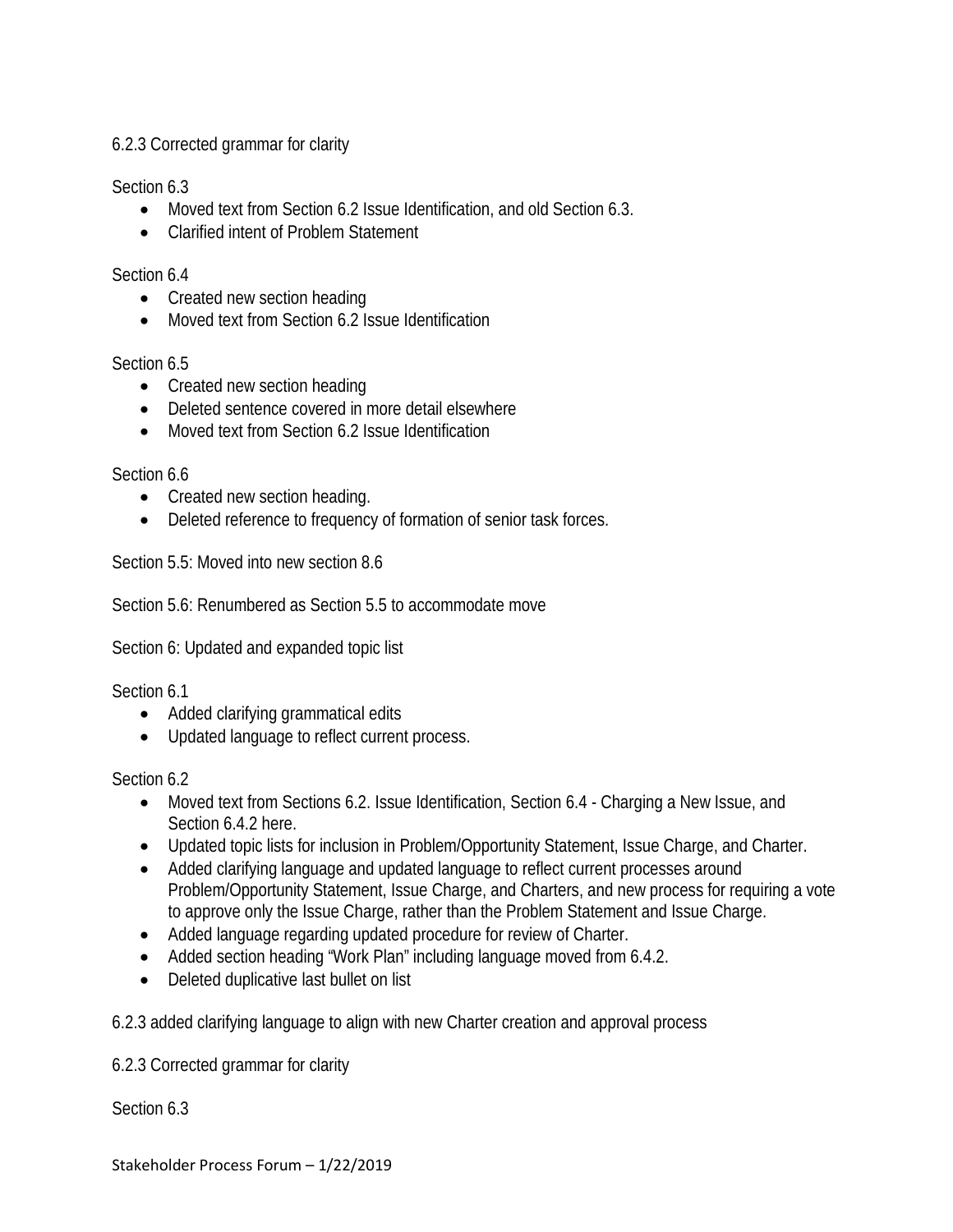- Moved text from Section 6.2 Issue Identification, and old Section 6.3.
- Clarified intent of Problem Statement

#### Section 6.4

- Created new section heading
- Moved text from Section 6.2 Issue Identification

#### Section 6.5

- Created new section heading
- Deleted sentence covered in more detail elsewhere
- Moved text from Section 6.2 Issue Identification

#### Section 6.6

• Created new section heading.

## Section 7.1

- Corrected "chapter" to "section".
- Capitalized defined terms.
- Corrected "chart" to "exhibit".

## Section 7.1.1: Moved to new section 8.6

## Section 7.3

- Corrected typo and added clarifying language.
- Added introduction to exhibits

## Section 7.4

- Clarified practice of recording member participation in final report.
- Added subject matter expert and Facilitator as eligible representatives to present a stakeholder's option to the Parent Committee.

Section 8.2: Deleted extraneous language and added specific section reference.

Section 8.4: Clarified voting rule application and a grammatical edit.

Section 8.5: Deleted footnote definition of 3/2 rule and moved to Section 2: Definitions.

Section 8.6: New section including content moved from 5.5, 7.1.1, and 15.2.2 along with new content.

Section 9.2

- Changed sentence structure to help readability
- Added MRC for clarity
- Added note on proper treatment of a consent agenda item

Section 9.4: Changed text to bullets for ease of reading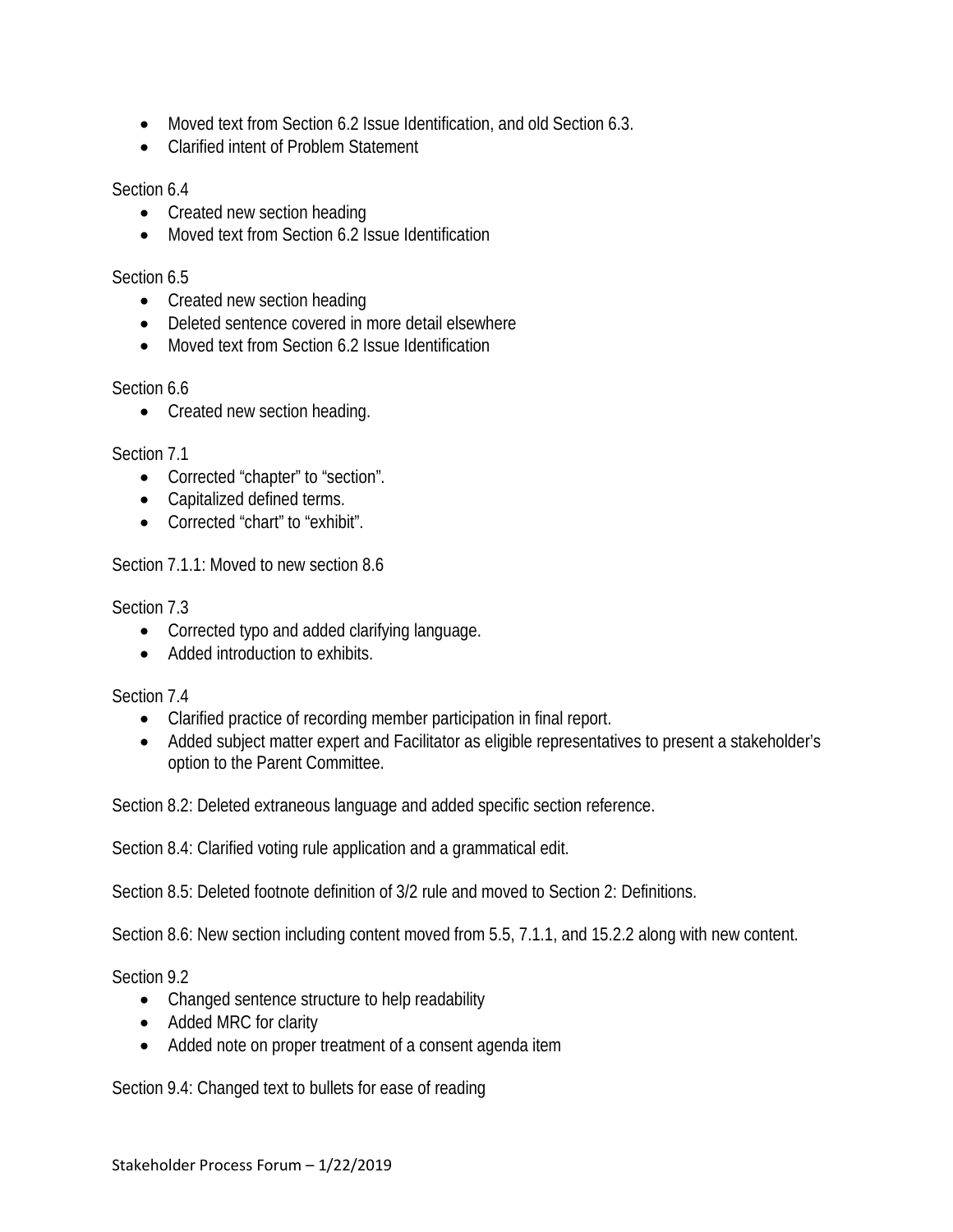Section 10.6: Edited date formatting

Section 11.2

- Removed duplicate secretary reference.
- Added clarifying "business days" to deadline.

Section 11.7: Clarified wording

Section 11.8

- Added "or his/her designee" to The President of PJM for duty to assign Chairs to stakeholder groups.
- Removed duplicate language.
- Changed text to bullets for ease of reading.

Section 11.10

- Moved Vice Chair sector schedule up for more logical flow.
- Added sector checkpoint for 2019 to aid with understanding of current rotation point.
- Indented order of election bullets.
- Added language regarding voting by acclamation

Section 11.14: Reworded for clarity

Section 11.15: Added clarifying word

Section 12.2

- Added reference to Voter Designation Form for proxy voting.
- Added section number for User Group section and reference to OA section for reference.

Section 13.1: Changed text to bullets for ease of reading.

Section 13.3

- Added Exhibit numbers for ease of reference.
- Corrected grammatical edits.
- Deleted text referring to a previous version of the chart.

Section 13.4: Corrected typo

Section 15.1: Removed duplicative bullet

Section 15.2

- Added and re-organized bullets for clarity.
- Reworded sentences for clarity.
- Corrected typo and added reference to Appendix.
- Shifted bullets for better formatting.